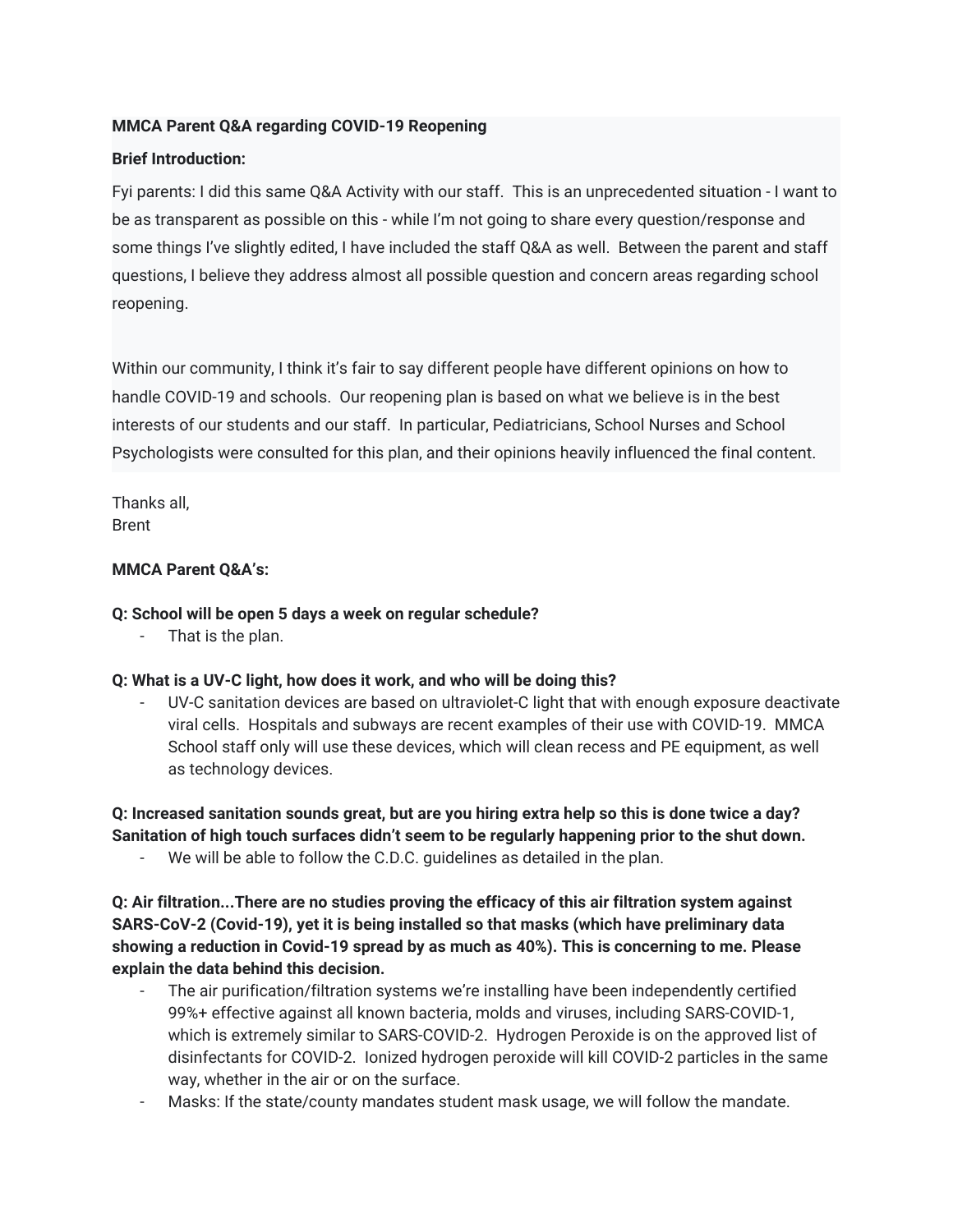**Q: How was Edgenuity chosen as the virtual option? It has very poor reviews from teachers and students.**

It's the virtual program that Rocklin Unified historically uses with its Independent Study Program and Victory High School (under its sub-brand name Odysseyware). Western Placer uses it for AP courses they don't have teachers for (as does Folsom Cordova and Elk Grove). After the PG&E related school closures for poor air quality and fire concerns, I evaluated several virtual programs, as I wanted a back-up option in a school closure scenario. While I admittedly don't 'love' any of them, I like Edgenuity the best. Edgenuity Courses 1) meet all of the state standards, 2) have been A-G certified, 3) are UC-CSU approved. In the past 18 months I have had a couple kids pilot different programs, including my own son completing (12) Edgenuity Courses. I know the programs strengths and limitations, and when we're able to transition our students back into the classroom, I believe it gives us the best shot of getting them back up to speed quickly.

# **Q: Have the schools become aware of the threat of toxicity of certain brands of hand sanitizer? I believe that the cdc has a list.**

Yes, we're aware of the approved hand sanitizer, and the state is supplying us gallons of it.

#### **Q: Do kids have to wear masks?**

#### **Q: Isn't wearing mask a huge role on keeping our kids and staff safe?**

# **Q: Masks are optional at mmca? I thought the state was mandating masks so how can school make them optional?**

- As of today, we're suggesting mask use, but not mandating it. If the state/county mandate it, we'll have to follow it. Even if a mandate happens for schools, I highly doubt it will be for kids 3rd grade and younger.
- There are conflicting viewpoints regarding students and masks. The CDPH and CDE guidance for schools (as of 7/15/20) recommend masks, they don't mandate it.

#### **Q: Will there be a sports program?**

Yes. Seasons may get moved around, and their may be restrictions on the number of fans, but the league is currently planning sports.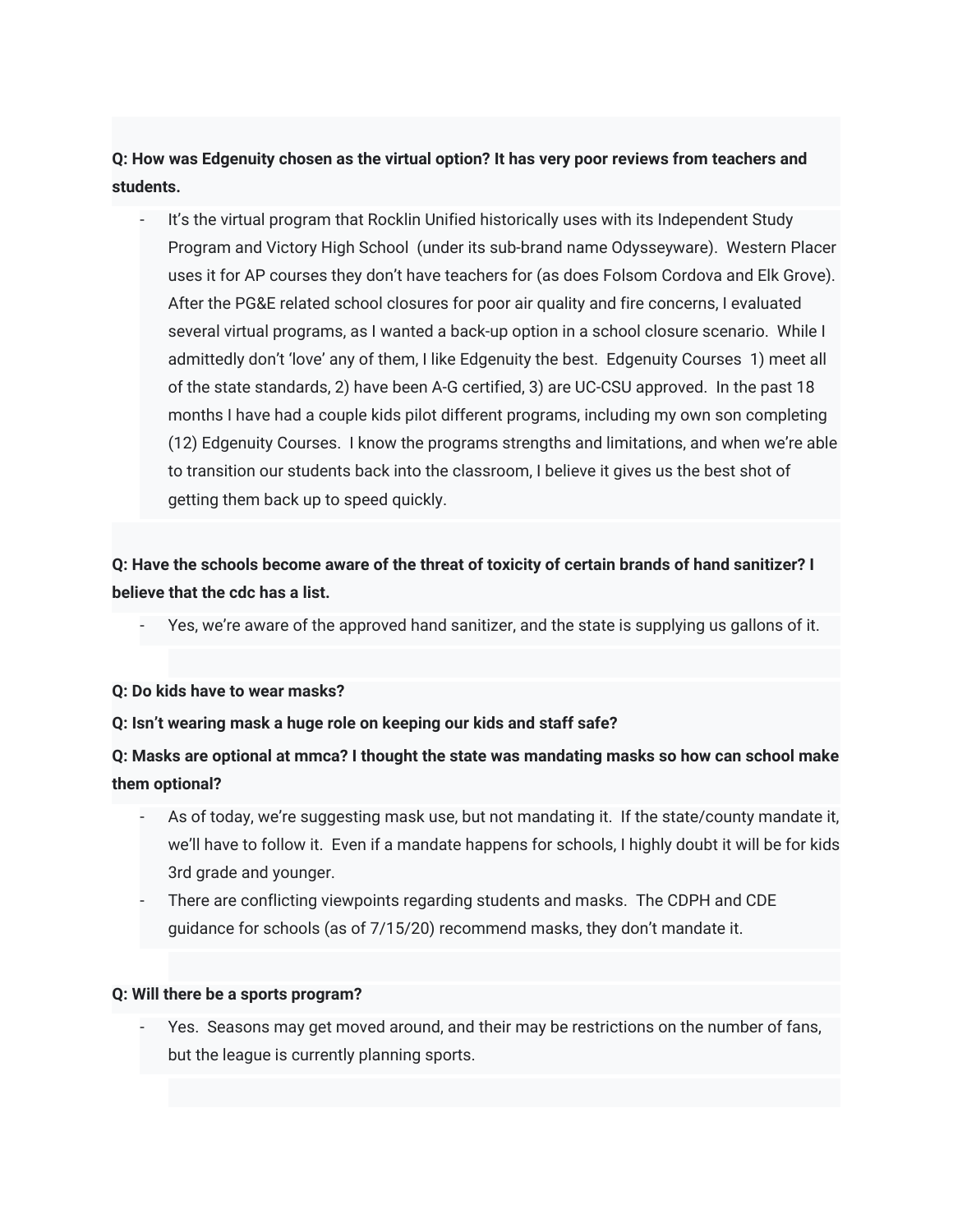#### **Q: What will aftercare look like?**

- Pretty similar to prior years. Differences include 1) temperature checks before entering the room, 2) parents will not be allowed in the room - electronic sign-out outside the classroom.

#### **Q: Will there still be after school clubs?**

Yes, but club leaders will have to follow our COVID-19 plan and we'll keep the groups smaller for contact tracing purposes.

#### **Q: How will pick up work?**

Pretty similar as before - main difference will be we are not going to allow parents onto campus (defined by the black fences & gates up front). We are going to highly encourage parents of younger students to do the pick-up lane, and parents of older students may park on the driveway, at the church, etc.

#### **Q: How are we looking in regards to having a girls basketball season in the Fall?**

- Assuming we're allowed to play, I think both teams look pretty good. There's still high probabilities there will be seasons....the unknown is when.

**Q (comment): I work in healthcare and after looking over this plan, I am VERY comfortable sending my child back to school. KUDOS to you guys!!!! This is an AMAZING plan of action and it is unfortunate that other schools don't follow this, or attempt to!**

**Q: If we do go back in person, but it turns out masks for students are required, can we opt out for the distance program at that time?**

- Yes

# **Q: How will new incoming students' education level be evaluated and determined when participating in the Edgenuity distance learning program?**

There will be some orientation meetings beforehand, but generally speaking, Edgenuity courses will be grade level based. There are some elective options at the junior high level.

**Q: Will all distance learning students be assigned to a classroom, regardless of the program they choose to participate in? (ie: Edgenuity or Independent Study) If so, when will the students and/or parents be notified of the assigned classroom?**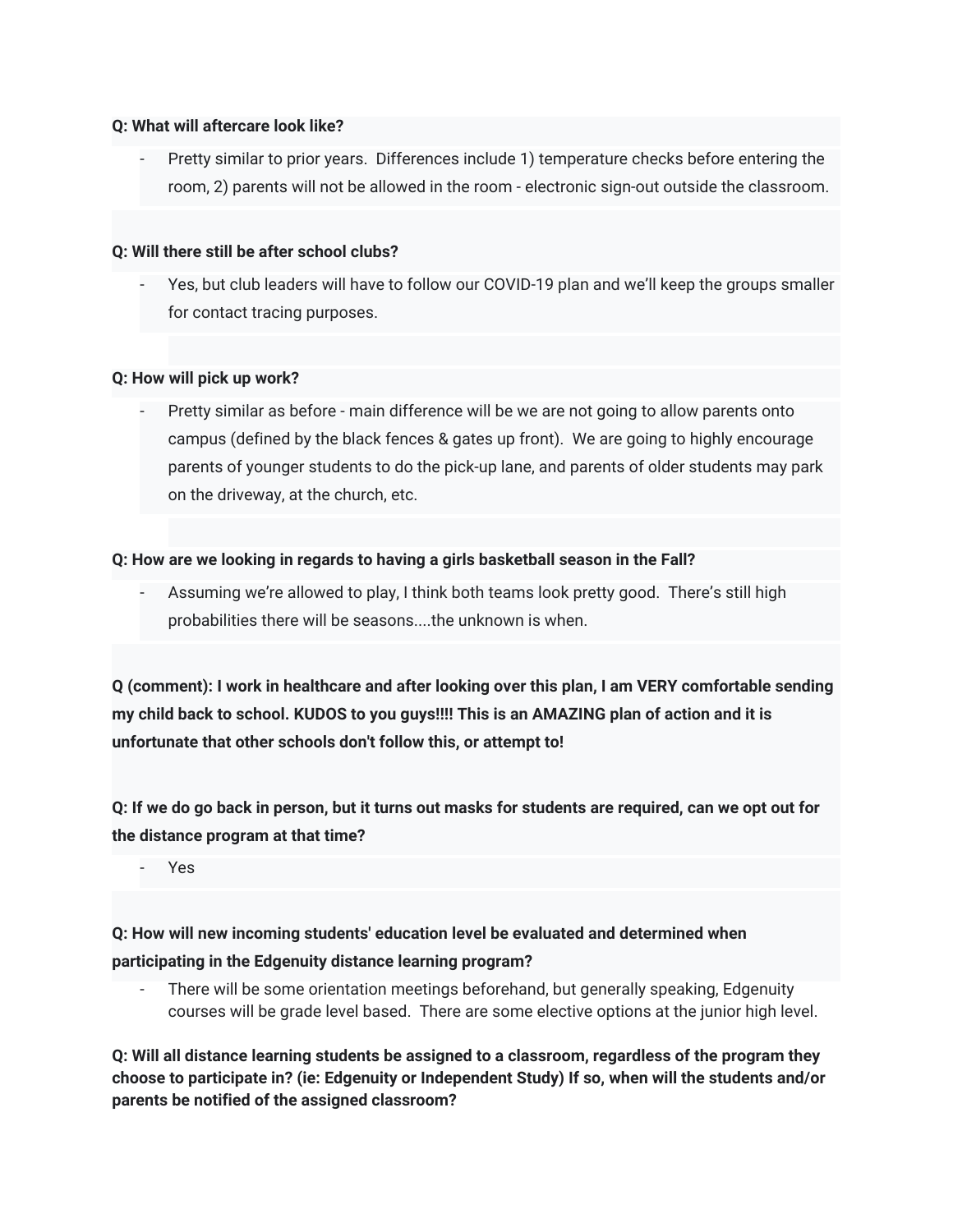- Yes. Rosters will be posted most likely the Friday afternoon before school starts.

#### **Q: Is there a way to access Edgenuity prior to the beginning of classes, in order for new incoming students and parents to familiarize themselves with the program?**

Yes. There will be an orientation and program introduction before school starts. This is why we're having our RSVP for educational delivery method choice due by July 31st.

#### **Q: Will distance learning students have Zoom (or the like) type meetings with teachers, or any type of communication with other students in the assigned classroom?**

No, Edgenuity is a self-contained program with a mix of predominantly video-based lessons, some live (Edgenuity based) teacher lessons, and Edgenuity-based teacher office hours for questions and tutoring.

### **Q: Will the assigned teachers in the Edgenuity program be from the MMCA staff? If not, will these assigned Edgenuity teachers be in communication with the student's assigned MMCA teacher?**

It will be Edgenuity employed teachers. We will have access to all completed assignments, quizzes, tests, etc. by topic, standard and subject, so we will have a very good idea of where the student is at when they are able to come back.

### **Q: What are the dates of each quarter-based increment for when you will be re-evaluating Placer County's Phase level?**

- Placer County could enter Phase 4 at any time (though it's not looking likely any time soon). Edgenuity quarters are approximately 9 weeks each. October 1st is what we're thinking right now.

### **Q: If we decide to participate in a distance learning program, how and when will we be able to select that option?**

The deadline to select all 3 of the options will be July 31st.

### **Q: If we have been participating in Edgenuity, and we are part way through a quarter, and then feel that it is safe enough for our child to return to in-class instruction, do we have to wait until the end of that quarter for them to return to the classroom?**

If the County is in 'Phase 4', we'll let people transition back at any time; if it's not, the transitions will be at the quarterly increments.

### **Q: If Placer County reaches Phase 4 within this school year, and we have been participating in a distance learning program, will we have the option of participating in the Hot Lunch program (which may also include breakfast)? And if so, should we apply prior to the school year, or wait until our child attends in-class instruction?**

All families at all times during the school year will be able to participate in the Hot Lunch and (probably happening) breakfast program. We will have to designate a specified pickup time for distance learners to pick their lunches up.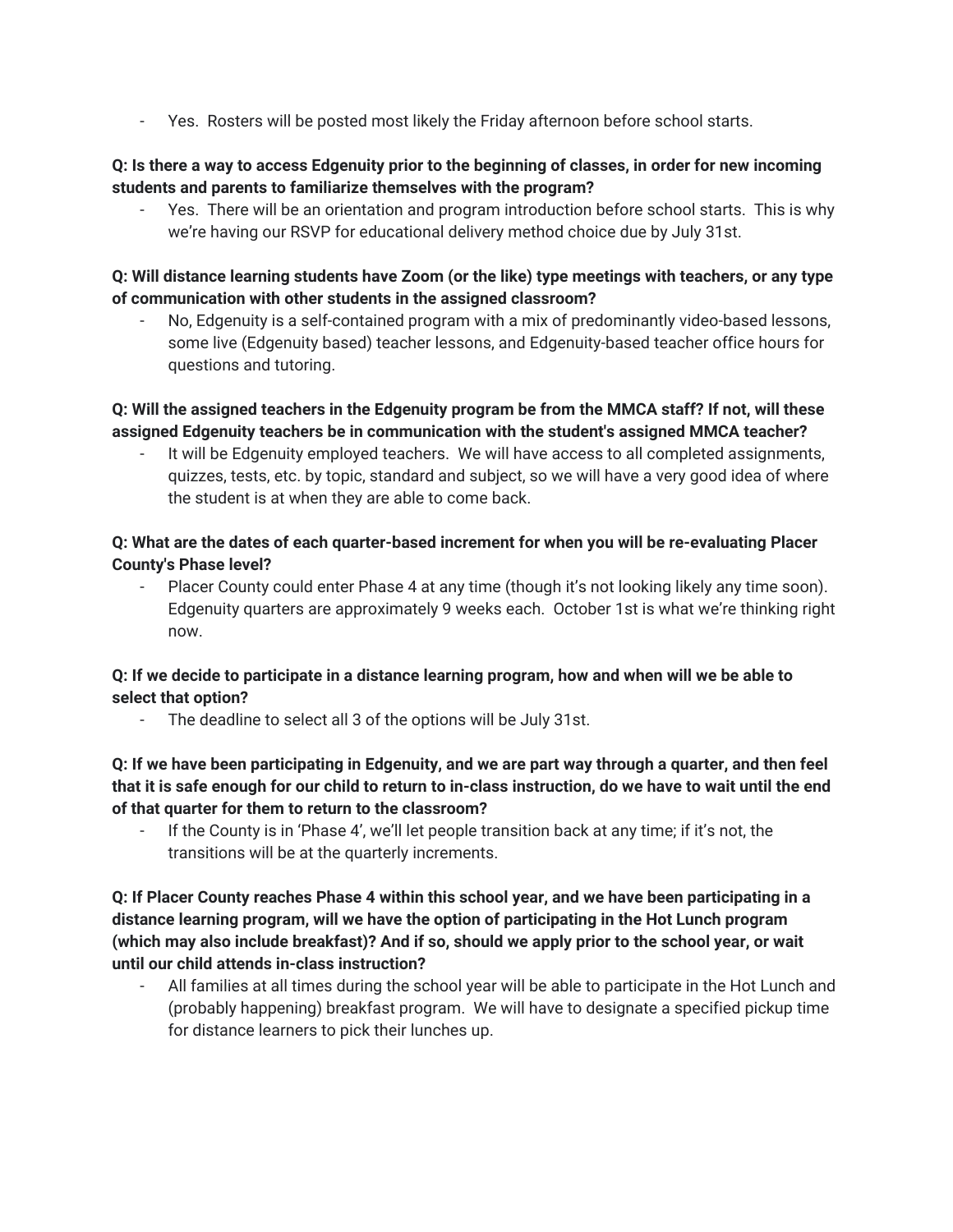**Q: We pre-ordered school supplies and a school uniform T-shirt in hopes that we reach Phase 4 in the near future, but are wondering if these items will be shipped to our home address, or will we need to pick them up at the school?**

Supplies we're going to keep at school; uniforms, when available will be able to be picked up from the office when they arrive.

**Q: How can I help??? We appreciate all the work the admin and teachers are doing and trust in the decisions you've made! So how can I help support you? What can I tell my kids to make the transition back to school easier for them and teachers? How can I help if parent volunteers are not an option yet?**

I think as parents we need to talk to our kids and explain why things are going to be a little different than the past. Especially for our younger students, who are not going to have a clue about any of this, they are going to take a while to get up to speed ("why can't I hug my friend?"). The more we can prepare them beforehand, the better off everyone will be.

**Q: How will the school handle students that maybe showing signs of COVID 19? Will there be a place for isolation until parent's pick them up? Well their class have to quarantine? How will reduce the spread if possible exposure to others? Will temperatures be checked through out the day?**

- As detailed in the plan, for students showing multiple symptoms, we will do a temperature check. If there's a fever, the student will be isolated in the Conference Room with a mask until the parent picks the child up.
- We are asking parents to check their child's temperature before they come to school; additionally, we are checking temperatures before they enter their classroom when the morning bell rings. Temperature checks will occur throughout the day for students whom we suspect may be sick.
- The County Public Health Office, who is notified of every COVID-19 positive case, will handle any quarantine decisions.

**Q: We are not sure if we will be able to attend as we are between homes right now, but if Jxxxx is required to wear a mask all day during school, we cannot send him since he is asthmatic. Our preference for school is FT, 5 days, no masks. Please let us know if masks will be required to attend if/when you know. Thanks.**

Masks are currently optional for students; if they become mandatory, a face shield should be a good alternative.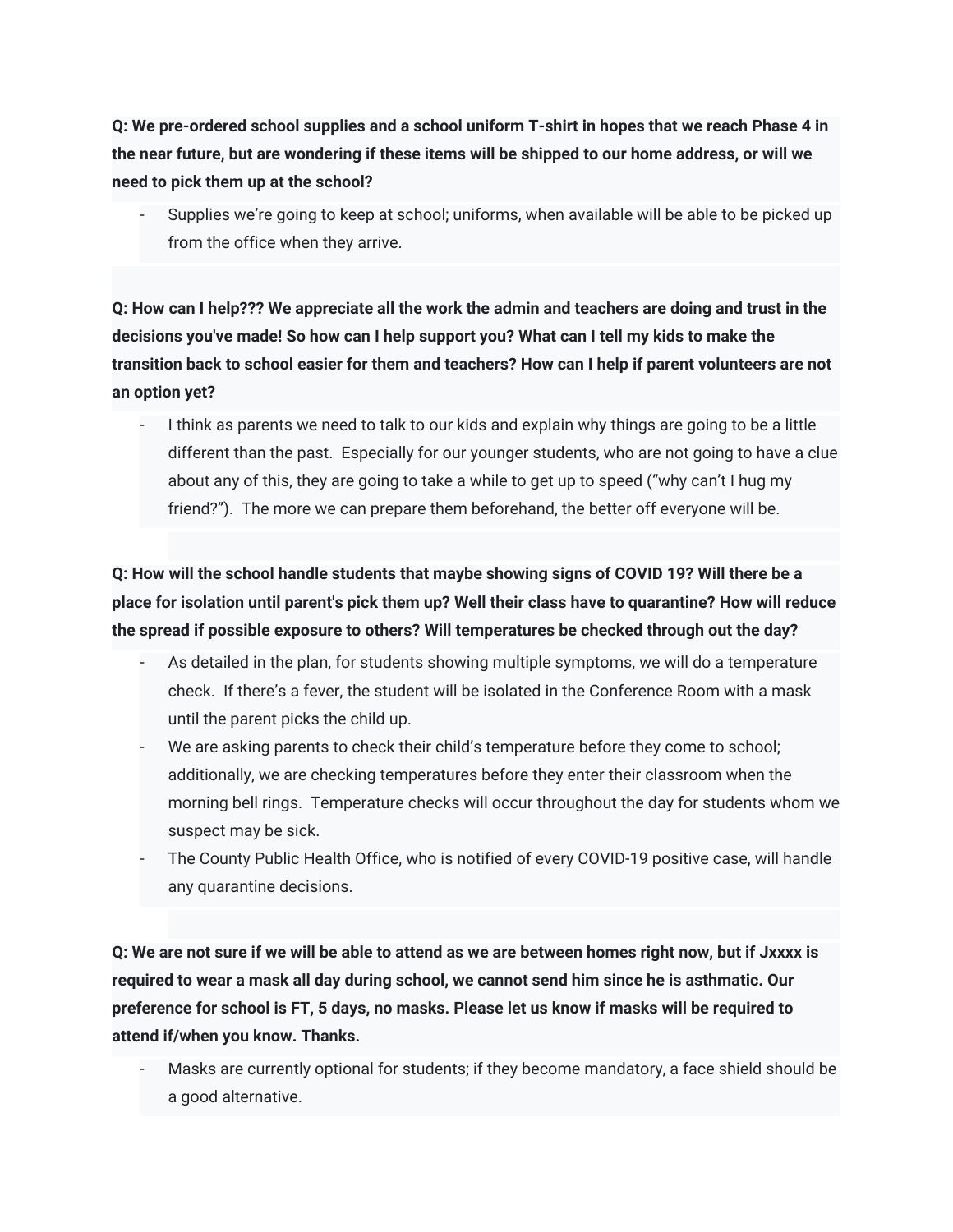**Q: I am all for sending my children back to school, except if masks are required. I do not believe that young children will be able to leave their masks alone on their face without constantly touching them and then therefore transmitting all sorts of germs and bacteria to their eyes, nose, and mouth. Will there be an option that will accommodate this? In other words sending them to school as long as no masks are required but transitioning to home schooling options if masks do become required?**

Masks are currently optional for students; if they become mandatory, a face shield should be a good alternative. We could accommodate a transition to our virtual learning option (Edgenuity) with this circumstance.

# **Q: If mask is mandatory and if so, is there a school color policy for the mask? Will there be normal recess and lunch? How will assemblies work? Field trips?**

- Beyond no vulgarity, no color policies on masks at this point
- Lunch/recess: Will now be in (4) groups (versus normal 3) to allow for two lunch tables per classroom (normally we fit 1 class per table)
- Assemblies/field trips: We won't have any until Placer County reaches Phase 4.

**Q: The PDF document previously provided has not addressed the online program for pre-school program (Children's House). As our son is enrolled next year, we will be choosing the 100% full distance/remote option, what online program will be available? How will the tuition be modified?**

- If we are placed in a COVID shutdown that closes our preschool, we will not charge our families tuition for every day we are not in session.
- I do not believe it's developmentally appropriate for preschoolers to have a bunch of 'screen time', so we would not be doing an on-line program for our private preschool during COVID shutdowns.
- It's looking like (and this stuff is constantly changing) public schools and private licensed child care facilities are going to be treated differently this fall - even if public schools are placed into a distance learning mode via the county/state, it's at least 60/40 that childcare facilities will remain open. It's possible that even if our K-8 program is in distance learning, Children's House could still be in session.

**Q: My biggest concern is that if we are mandated to do distance learning that there is not enough contact with the teachers and my daughter just "goes through the motions" and isn't actually learning what she needs to learn.**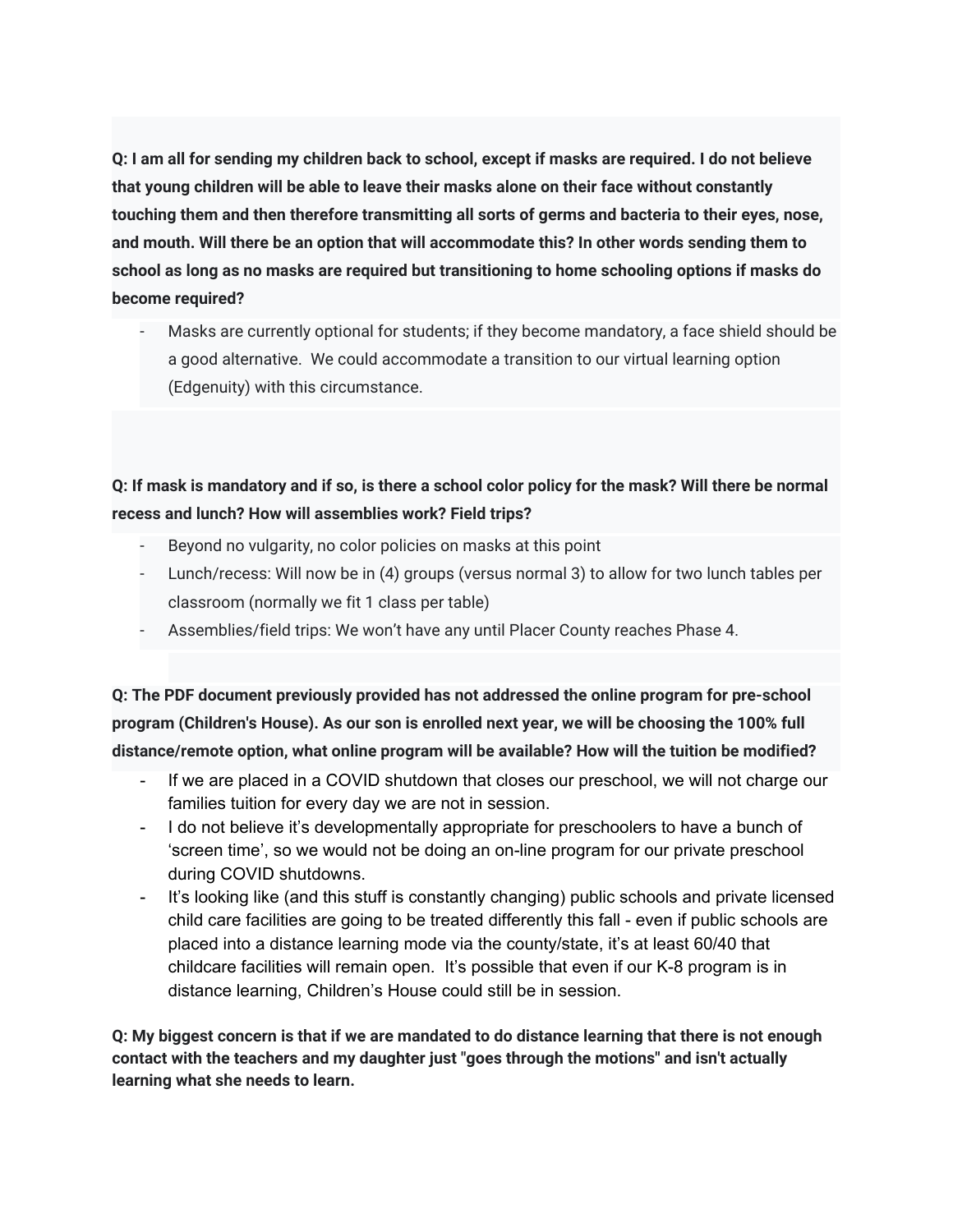- On balance, last spring we had the most aggressive distance learning program in the county. By comparison, the neighboring school districts basically stopped teaching, effectively only getting through ⅔ of the curriculum. That said, I recognize we have areas we need to improve if we are put back into distance learning. Since there is no lockdown in place, even if schools are closed, we will be able to bring small groups of students onto campus for assessments and follow ups. We will also be increasing the frequency and quantity of our Zoom-based lessons.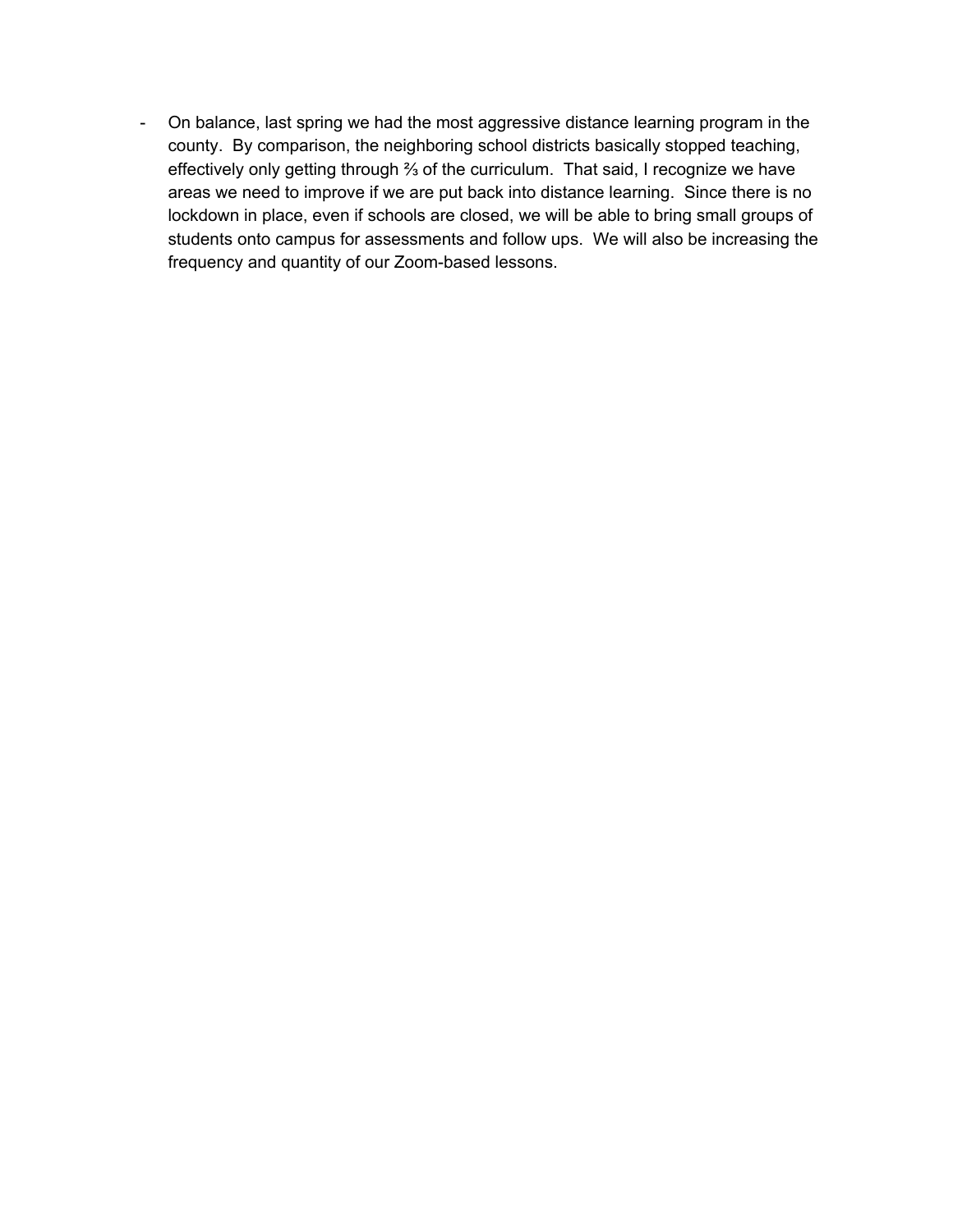### **Staff Q&A on COVID related concerns**

Assumptions reflected within this  $Q&A - you'll$  see them throughout the  $Q&A$  and as the underlying basis of the COVID-19 reopening plan.

#### **Base assumptions:**

- 1) Anyone that can tell you with certainty what's going to happen tomorrow, next week, next month, next year, etc. is kidding themselves – I believe we should assume continuous fluctuations and changes and prepare accordingly.
- 2) We're going to pretty much do whatever the County Health Doctor says we have to do, whether related to masks, distancing, on-site vs. distance-based delivery models, etc.
- 3) As the state's COVID-19 evaluative benchmarks keep changing, I would not be surprised at all if we are placed back into distance learning during this school year – even at the beginning of the year.
	- a. Additionally, probability would state that at some point we're going to get COVID-19 cases; with certain thresholds, it's likely a classroom, grade-level grouping or the whole school could be placed in up to 2 weeks of temporary distance learning
	- b. As you are preparing for the new school year, I would be doing so in a way that allows for a quick transition to distance learning.
- 4) Since distance learning was pretty much a total disaster elsewhere in the state, the budget bill that was passed two weeks ago significantly changes the rules of 'distance learning', including for 'hybrid' models. It mandates DAILY LIVE TEACHER contact with minimum minutes required by grade level.
- 5) General COVID-19 risk exposure:
	- a. Defining 'child' as kids ages 15 and under, there is minimal evidence of child to child transmission of COVID-19.
		- i. Further, there is minimal evidence of COVID-19 affecting children (one example: nobody under age 17 has died of COVID-19 in California)
	- b. There is minimal evidence of child to adult transmission of COVID-19.
		- i. All of the COVID-19 cluster studies done in Europe the past two months during their school re-opening backs up 'a' and 'b'
		- ii. The American Academy of Pediatrics (AAP) and its 67,000 members agrees with this as well and it's one of the main reasons they're advocating for a full return to physical school.
			- 1. AAP also believe that the harm caused from the lack of academic instruction during distance education and the overall mental health of children should be key in COVID-19 reopening plans
	- c. There is evidence of adult to adult COVID-19 transmission, and the plan is geared toward that.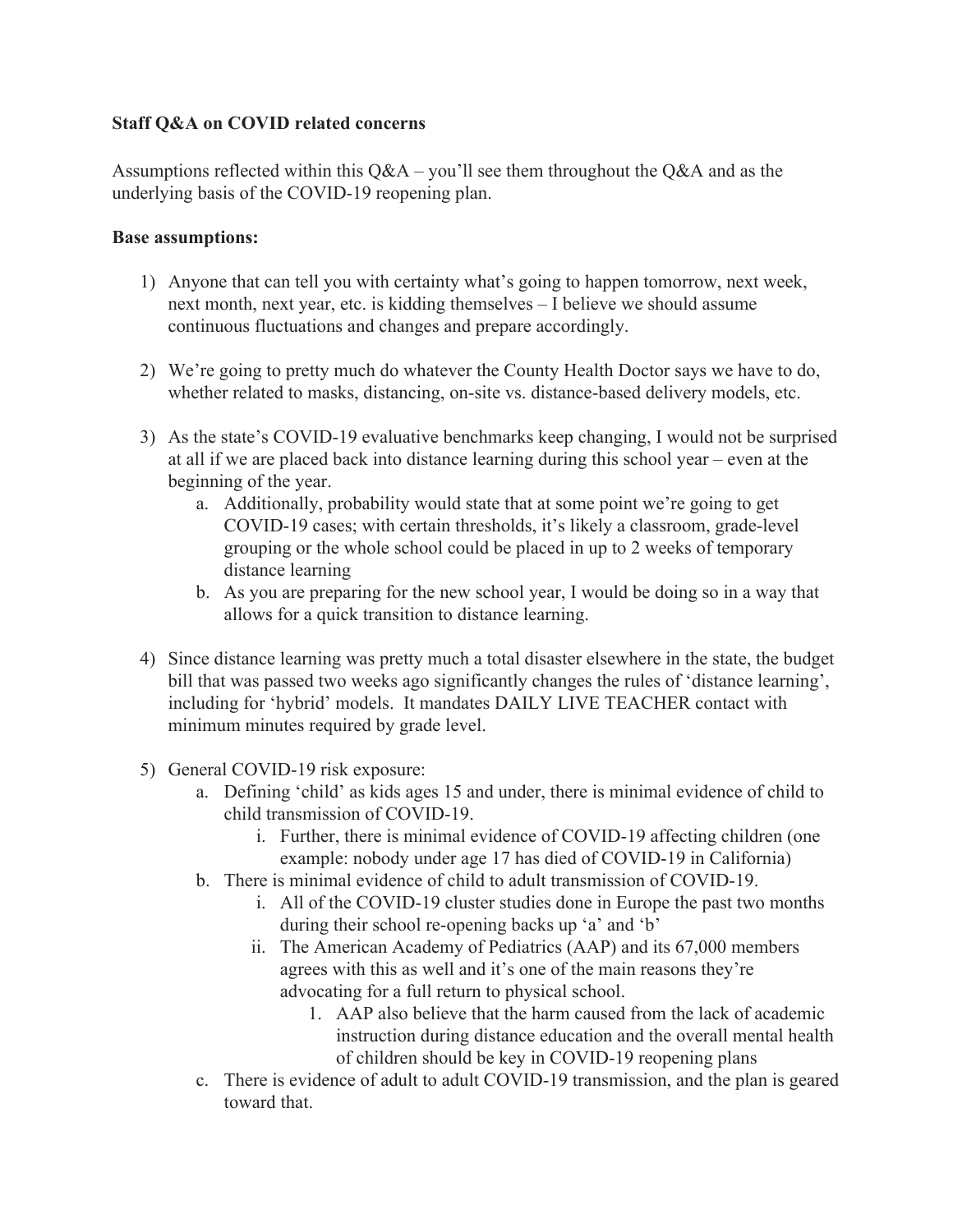- i. There is also evidence that almost all child infections of COVID-19 are related to adult to child transmissions.
- 6) As the reopening plan specifies, it uses information and guidelines available from dozens of sources. It also reflects consultations with public health officials, doctors (particularly pediatricians), school psychologists, teachers and school nurses. It's not perfect and it's going to evolve.

# **Q&A:**

# **Q: If a student I am in contact with tests positive, will I need to quarantine? Q: If a student tests positive, what does that mean for the rest of the students in the class? What if a parent of a student in the class tests positive?**

- Depends, and will be dictated by the County Health Doctor. Last threshold I heard her using was 'sustained close contact of more than 30 minutes'. Generally, she's taken the position that if you're physically distancing from others you haven't been in 'sustained close contact.'
- It's possible that the County Health Doctor will put the whole class into quarantine with one positive case; it's probable she will at two or more probable cases. If the whole class is placed into quarantine, we would instantly convert that class into a temporary distance learning model (similar to Spring).
- We (meaning every public school in the county) have been told to be ready for (and expect at some point in the school year that it will happen):
	- o An individual class to be placed in quarantine;
	- o A grade level grouping to be placed in quarantine; and
	- o The entire school to be placed into quarantine

# **Q: How do we do fire drills under these conditions?**

- **-** Start to finish of a fire drill is less than 10 minutes; since this is not a 'sustained close contact', we will continue doing them. Also, given all the cluster studies done thus far worldwide, there are very few examples of 'COVID-19 clusters' from daylight outdoor events (super-majority of the large COVID-19 clusters for people testing positive have been household-related, followed by long term care facilities for the elderly, and then adult entertainment venues like nightclubs/bars). With us continuously moving within an outdoor environment for almost all of a fire drill, I have minimal exposure concerns.
	- **o** I do think 3' spacing on lines is do-able when we're at our 'line up spot' at the park, and I likewise think we can make sure we have at least 6' between classrooms at the park.

# **Q: How do we do lockdown drills under these conditions?**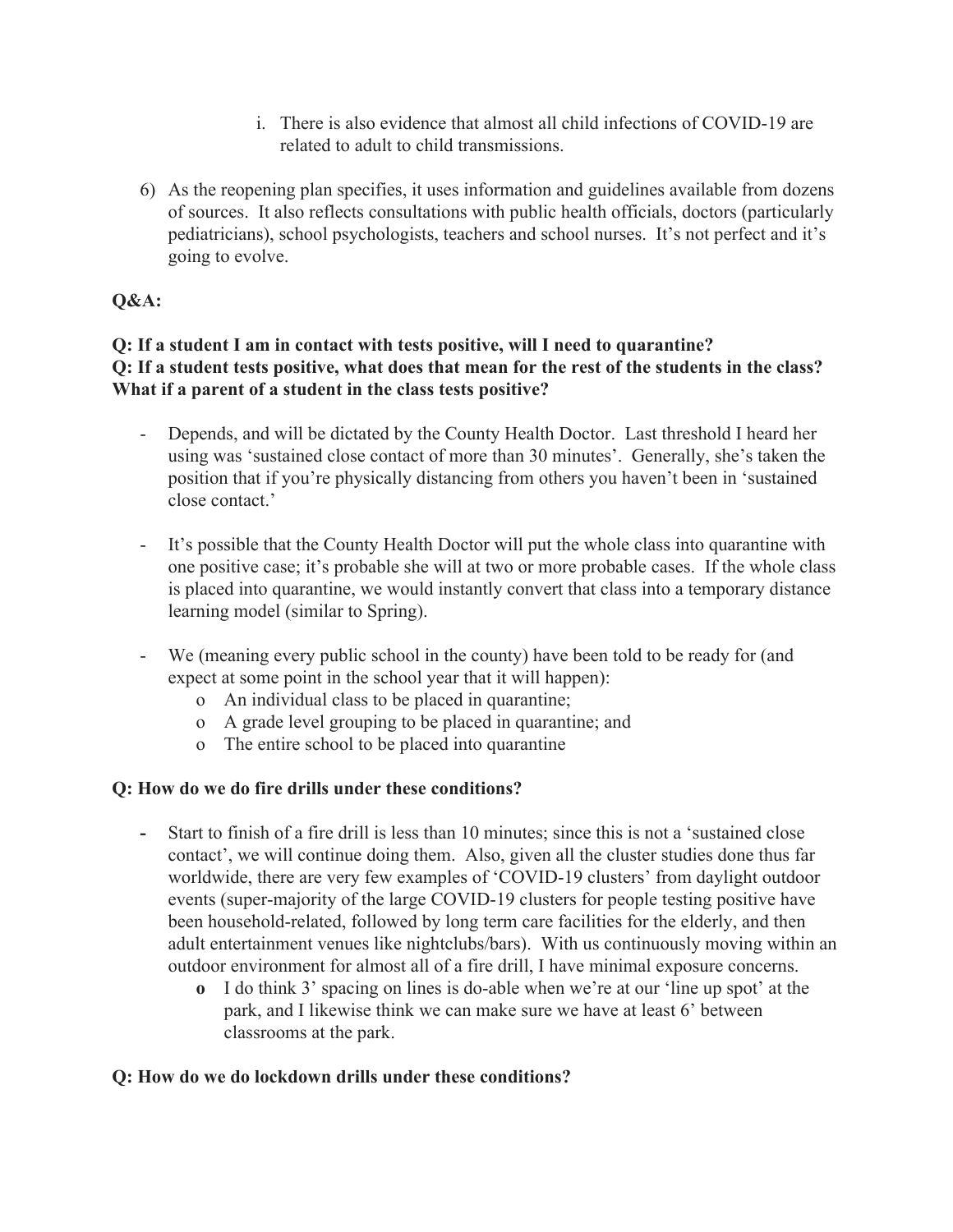**-** Lockdown drill lasts less than 3 minutes (e.g., not a 'sustained close contact'), and can still be done with adults physically distanced from each other and the students. They will continue.

# **Q: How do we do earthquake drills under these conditions?**

- Same answer as lockdown drills.

## **Q: How do we do evacuation drills under these conditions?**

- Same answer as fire drills.

# **Q: Guidelines for the prevention of COVID-19 suggest keeping windows and doors open in order to keep the virus from spreading, do these precautions overrule lockdown precautions about keeping doors and windows shut and locked?**

- **-** No, lockdown protocols would supersede the COVID-19 guidelines
- **-** The guidelines were written based on most classrooms in California a) having windows that open and b) having antiquated HVAC Systems. Most newer schools with D.S.A. (Division of State Architect) approved designs (including MMCA) intentionally don't have windows that can open for security purposes. Likewise, our HVAC systems can bring in outside air in addition to recirculated air within the classrooms, and they will be running continuously with the recommended mix of recirculated/outside air.

### **Q: How are classrooms being cleaned and disinfected?**

- Our plan +/- follows the cleaning guidelines for COVID-19 as recommended by C.D.C.
- Items like Exterior door handles, sinks, community bathrooms, etc. will be getting cleaned throughout the day by the custodians.
- One of the main reasons we've installed an air purification system that includes ionized hydrogen peroxide being continuously blown into the room is that it's going to provide continuous sanitation to every surface area that's within the room. Ionized H202 particles kill every virus or bacteria particle that they come in contact with, whether airborne or on a surface.

### **Q: Virus particulates are circulated from toilet flushing. School toilets do not have lids. Who will clean the bathrooms - both the general use student ones, teacher ones in the office, and the ones in individual classrooms - after each use?**

- Generally, same answer as 15…CDC does recommend more frequent physical cleaning which we will be doing. Additionally, the aerosolized H202 from the newly installed air purification systems within each HVAC unit should eliminate any airborne viral particulates from toilet flushing almost instantaneously.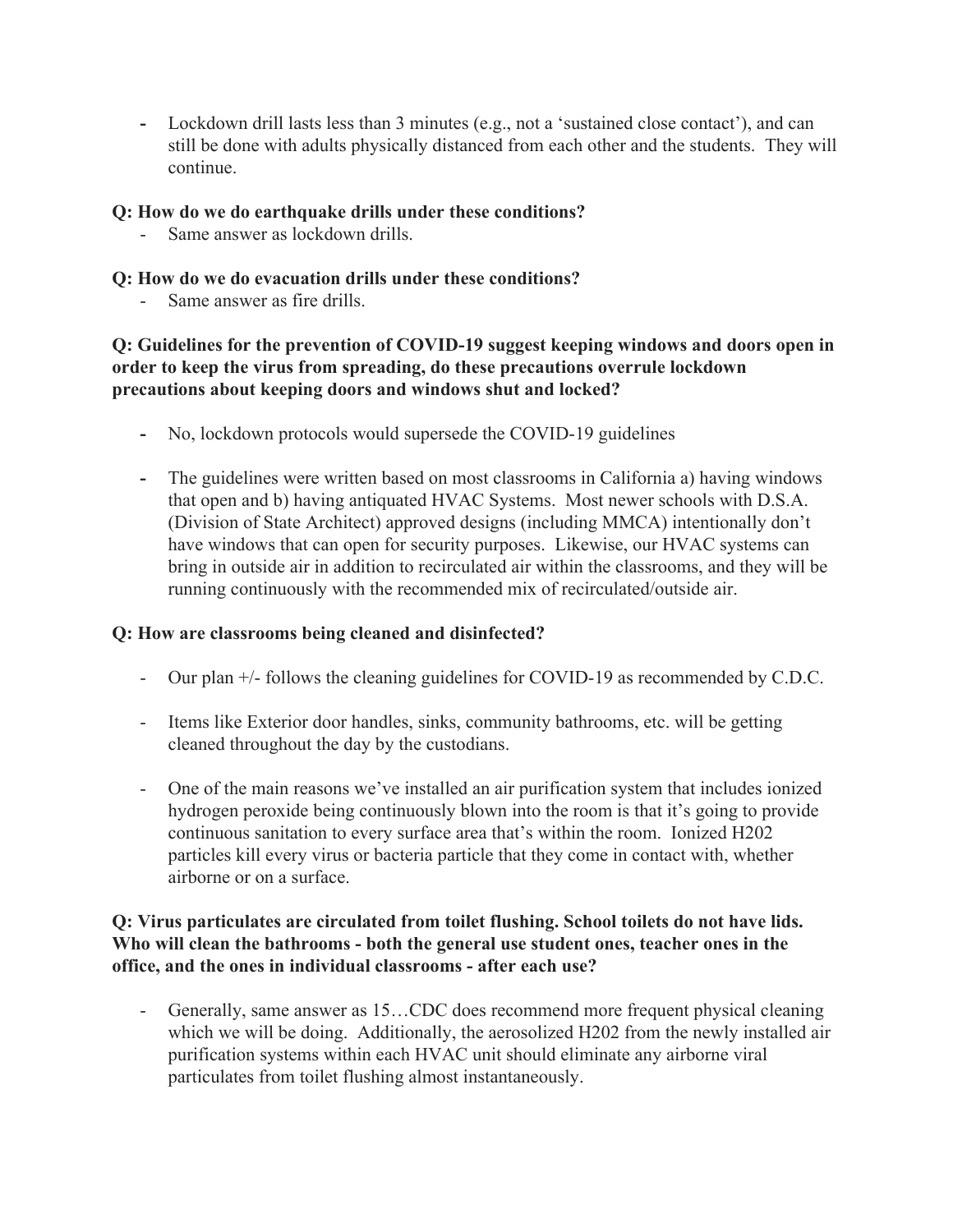# **Q: What happens if a parent would like to homeschool or pull their child out and later re-enroll them when there has been a drop in cases?**

- As detailed in the reopening plan, assuming the parent is choosing our long-term distance learning option they will be committing for at least 1 quarter\* of distance learning. At each quarter interval, they will have the opportunity to either 1) continue distance learning (if the county is not in phase 4 of reopening) or 2) enroll in our site-based program. Parents who choose a different homeschool option than what we're providing are disenrolled from our school, and whether or not they could come back would depend on where they are within our Waiting List at that point.
	- o \*1 quarter: Edgenuity, the program that we're going with for our virtual learning option, is quarters-based (while we're trimester based)…we'll be using the quarterly cut-offs as re-enrolling windows into our site-based program.

# **Q: What safety measures are being put in place for non-teaching staff such as counselors, speech therapists, OT, etc.?**

- Generally, the same expectations and measures as expected of the rest of the staff.
- There is minimal evidence of child to adult COVID-19 transmission
- Our Speech, Psych, OT, APE, School Nurse, etc. will all be following similar COVID-19 mitigations on the other sites they serve.
- As adults, each of us choose to go to different grocery stores, gyms, doctor's offices, hair salons, and literally dozens of other entities not listed here. I don't think it's realistic to ask all of us to go to the same places now. The goal of this plan is to minimize COVID-19 transmission risks; even if we end up in complete distance learning mode again, COVID-19 transmission risks will not be fully eliminated.

### **Q: What options are there for teachers who have asthma?**

- Face shields.

### **Q: Two reusable masks and two disposable masks and a face shield are not enough to properly ensure a teacher does not contract or spread the virus in a fully attended in person setting - what more is going to be done?**

- Face shields and cloth masks are reusable.
- This is part of our state-provided PPE allotment. Allegedly, the state will be providing this allotment amount every 2 months during the duration of the pandemic.
- We will backfill face shields, cloth masks, disposable masks, hand sanitizer, etc. as necessary if state allotments are coming up short.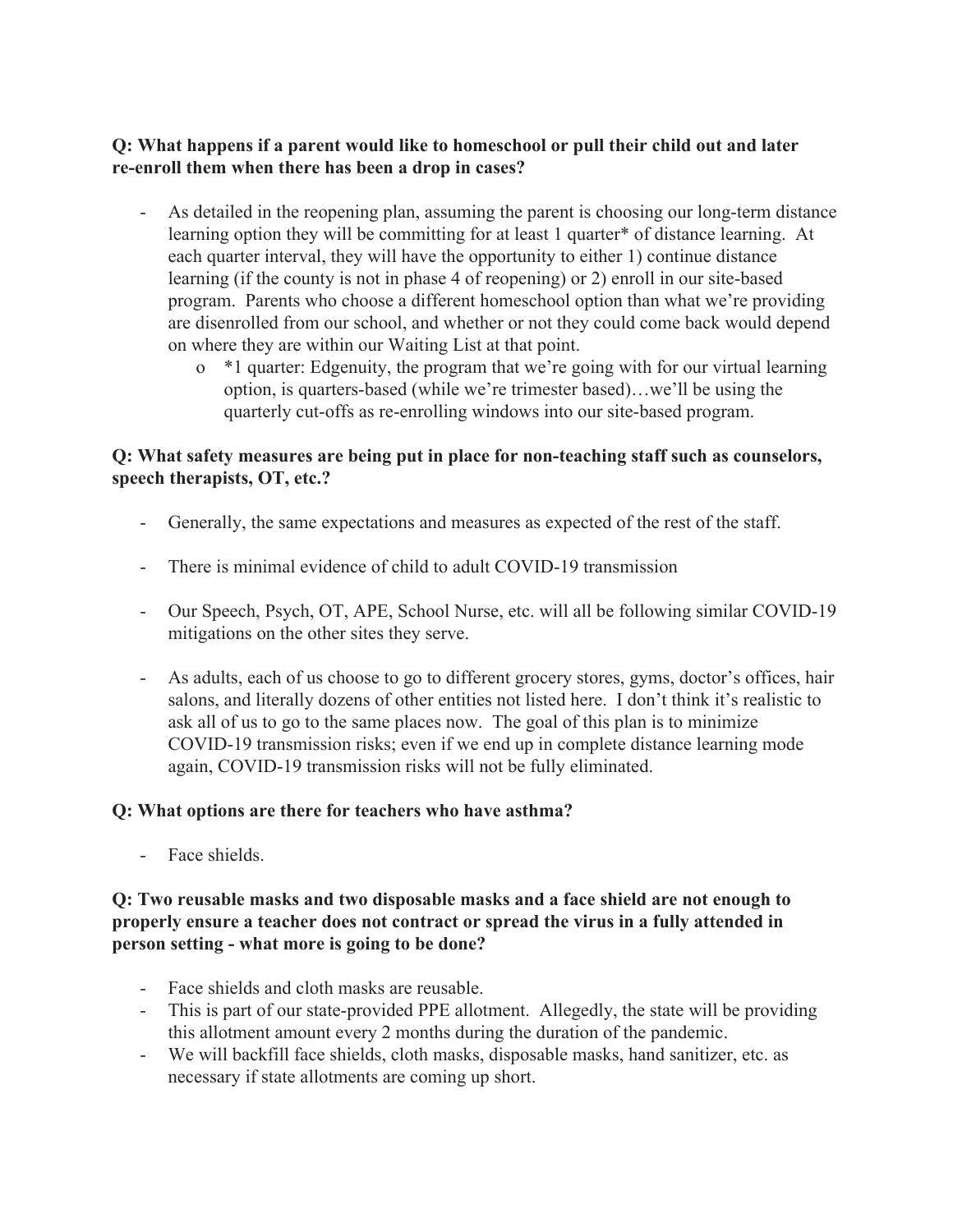## **Q: Are there going to be extra masks beyond the two reusable masks/two disposable masks per student in case they have forgotten theirs when they come to school?**

- Assuming student mask wearing is mandatory (I'll address students in masks in more detail via a different question), I'd envision parents to provide their mask of choice for their child(ren), and we could use both the cloth masks and disposable masks as backups for when they forget.

# **Q: What happens if a teacher or assistant needs to make physical contact with a student (example: redirecting a K during lineup)?**

- I think we need to keep things within context. Since there's minimal chance of child to adult COVID-19 transmission, as long as we're minimizing our sustained direct contact, there are still going to be times, especially within our PreK-3<sup>rd</sup> grade age groups, when we're going to have teacher initiated physical contact with a student – if this contact was appropriate pre-COVID-19, it's appropriate during COVID-19.

# **Q: What about teachers, staff, or students in the Learning Center?**

Same circumstances as our K-8 classrooms.

# **Q: How will we address the mental health needs of our students in a safe and effective manner considering social distancing and the events of the last six months?**

- I think the mental health elements of the COVID-19 shutdown is the best argument for why kids should be back in 'physical school' every day. In my homework on all of this, among many, I've consulted with School Psychologists, School Nurses and Pediatricians while developing the reopening plan. The short answer on this is that all of the people I've talked to within these three groups say that the most effective way to address the mental health needs of our students at school during COVID-19 is to provide them with as 'normal' a school experience as possible given the circumstances. The American Academy of Pediatrics (AAP) generally advocates this position as well.
- With our younger students, we're going to have kids do developmentally 'normal' things like walk up to a teacher and give them a hug. While we as educators shouldn't be encouraging that during COVID-19, I don't want that student 'getting in trouble' for a developmentally appropriate choice. Bigger picture, if we see kids with COVID-19 specific mental health related issues, we can refer to our School Psychologist for a check-in and possible counseling.

**Q: How are classes and grade levels, primarily the lower grades and Children's House, which require close contact and collaboration for content and social-emotional development supposed to prevent the virus from spreading?**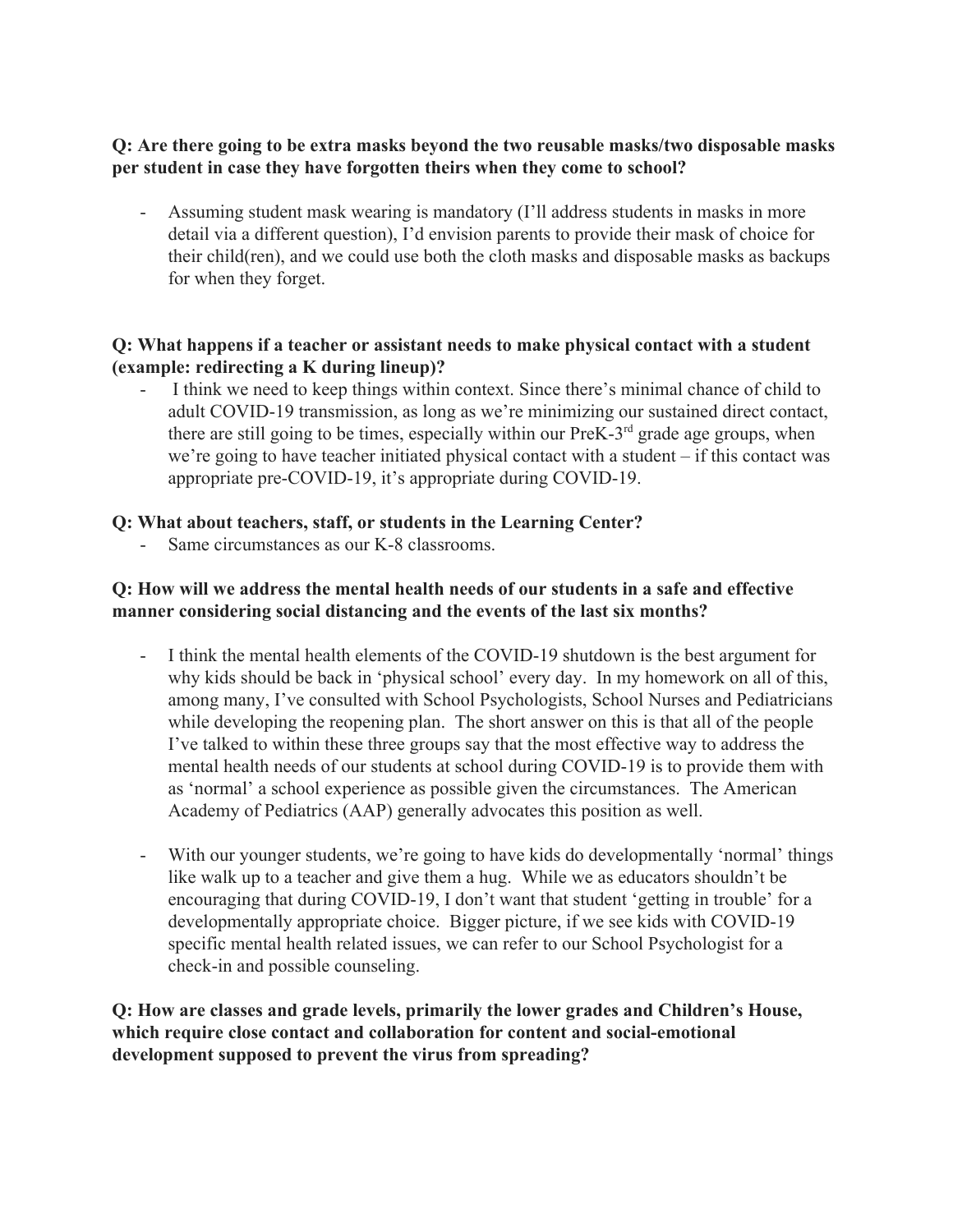**Q: When it comes to younger students, particularly at our Montessori based school, the curriculum is play-based and hands-on. How will play-based learning work? How will blocks, games, manipulatives, puzzles, etc. be sanitized constantly?**

**Q: How are we supposed to share textbooks, for example, I do not have a full class set of the text books? How about laptops? Desks when we switch classes? Pencil sharpeners? Etc.?**

- Honestly, I don't think it's realistic to expect preK to  $3<sup>rd</sup>$  grade students to do actions to 'prevent virus from spreading.' Frankly, I think it's debatable to expect 'virus prevention' measures from any student 8<sup>th</sup> grade and under. What we can do is provide an environment that mitigates the risks, including:
	- o Installing air purification systems with continuous flows of ionized hydrogen peroxide that will eliminate 99%+ of any viral or bacterial particles in the air and on the surfaces of everything within the classrooms, e.g., a near continuous sanitation
	- o Clean common surface contacts (ex. Exterior door handles, sinks, etc.) frequently
	- o More obvious focus on hand hygiene (via handwashing and hand sanitizer use) example: having kids sanitize their hands in between jobs will minimize the limited chance of any surface-based exposure.
	- o Using UVC devices to sanitize playground and technology-related equipment
	- o Limit the adult 'close contact' interactions with kids; we do this by:
		- Limiting direct teacher student contact
		- Eliminating non-staff adults from campus during the school day
		- Make available study carrels w/ clear plastic fronts (for desks and tables that don't have at least 3' spacing between them) and vertical plexiglass sheets for use as tabletop dividers for circle tables and kidney tables.
		- Spacing kids out more at lunch time (we'll have 2 lunch tables per class instead of our usual 1 when we go with 4 lunch groups instead of 3).
	- o Again, context: worldwide, I'm not aware of any COVID-19 cluster occurring in a school setting within a preK-8<sup>th</sup> grade age range. There are a couple high school-based clusters internationally (most recently in Israel), but none  $8<sup>th</sup>$  grade and under. The current belief is COVID-19 spread is based on adult to adult and adult to child transmission, not child to child or child to adult.

# **Q: Masks:**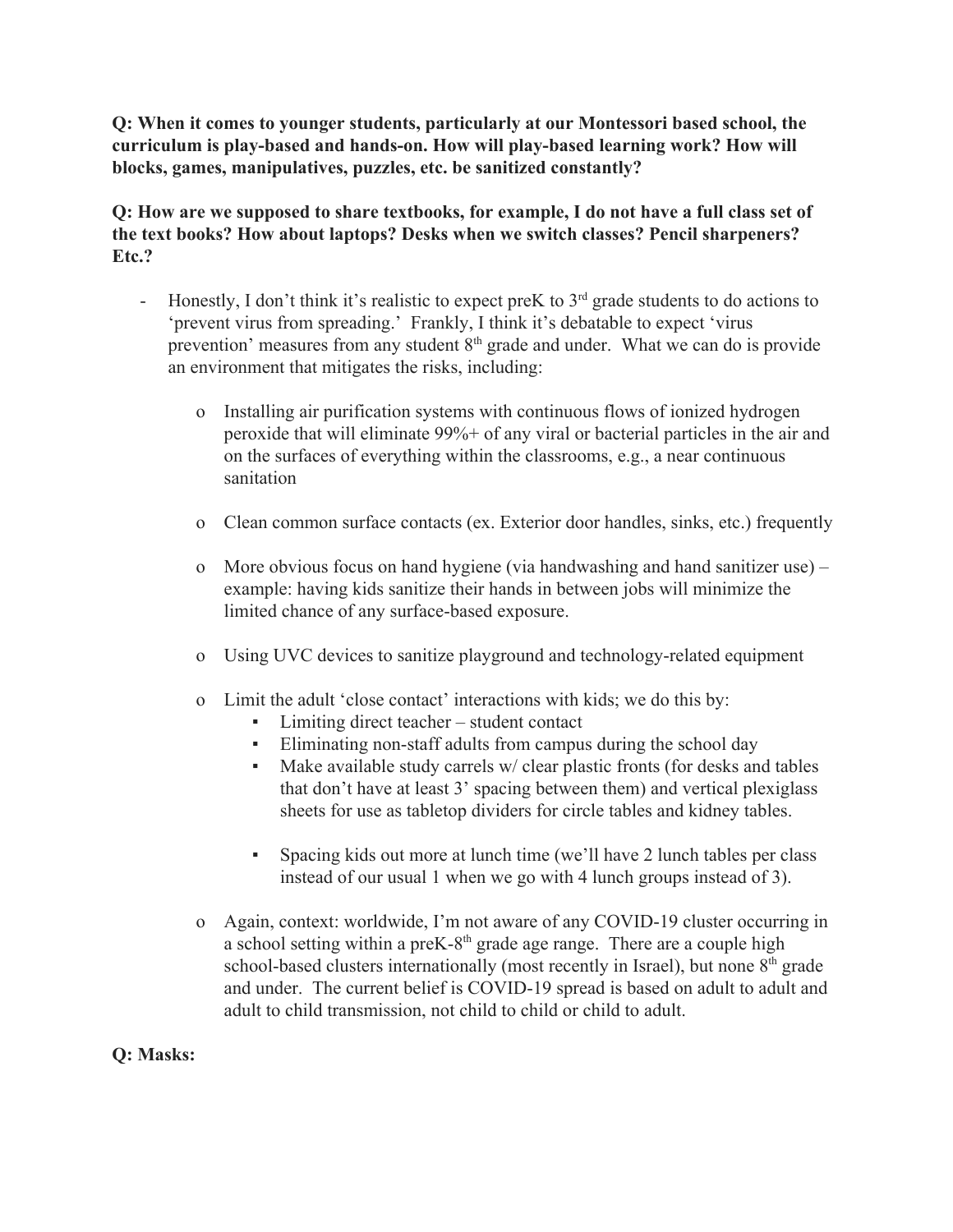- Ultimately, if the County Health Doctor or the state mandates wearing a mask inside, we'll follow it.
- I believe all school districts within the county in their initial plans have student mask wearing as optional; it was about a 60/40 split on mandating staff to wear shields/masks. Here is the basic rationale for why our initial plan has student/staff mask wearing as optional:
	- o The original CDPH and CDE guidelines did NOT mandate masks for students or staff; they suggested their use as a possible mitigation when physical distancing wasn't possible.
	- o There is minimal evidence of child to child and child to adult COVID-19 transmission  $8<sup>th</sup>$  grade and under.
	- o With almost 3 months worth of data available now worldwide from other countries that have reopened their schools, there has been no material difference in COVID-19 school outbreaks between countries mandating mask wearing at school (ex. South Korea, Japan, Vietnam, etc.) versus countries with optional mask wearing at school for students and staff (Denmark, Norway, Canada, etc.)
	- o Masks in general rationale (paraphrasing the County Health Doctor): With COVID-19 seemingly having so many asymptomatic or mildly symptomatic carriers, masks can limit the spread of aerosolized COVID-19 droplets from sneezes and coughing. They MAY provide the wearer with some protection from getting COVID-19…emphasize MAY because there's not much evidence empirically proving this at this point. Historically, there are studies that show N95 masks and surgical masks can provide some protection against viruses, but not much showing cloth masks can protect you from a virus – there's even recent NIH approved studies on this from a couple years ago that showed the opposite wearing cloth masks made it more likely you'd catch a virus than someone not wearing a mask.
	- o Bigger picture Q: With elementary aged students, is wearing a mask going to make it more likely or less likely that a student touches their face more? If the answer is more likely, then wearing a mask probably doesn't bring a benefit for the student. There are pediatrician groups, school nurse associations, school psychologist groups, etc. that are essentially of this mindset.
		- Further, I suggest we test ourselves on this as well. Have you tried to wear a cloth mask for 8 straight hours yet without touching your face? Personally, as someone who is very mildly asthmatic myself, I can go about 20 minutes in a mask before I need unimpeded oxygen.
	- o Wearing masks outside: I am not at all a fan of any of our students wearing masks during outdoor play or PE activities, especially during 85 degree plus weather.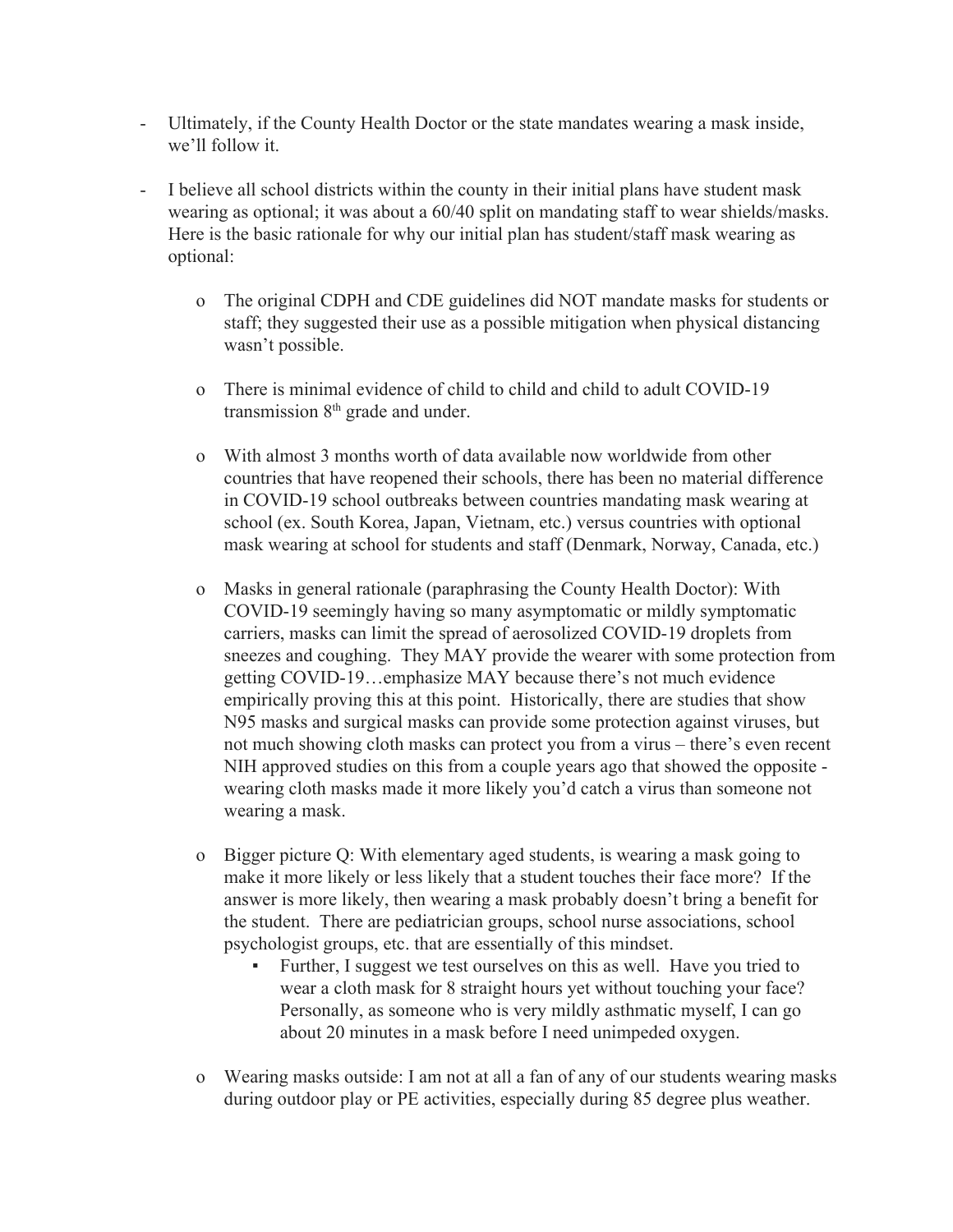Kids don't know their bodies as well as adults do, and I have significant concerns regarding kids choking on their masks during play, having restricted oxygen when they're exerted, and potentially getting mild CO2 poisoning from their breath exhalation being restricted by their masks.

# **Q: Can I require students to bring all their own materials so they do not have to share in order to minimize transfer of the virus?**

- Directly no. Indirectly, some of our classrooms use cubbies and pencil boxes with each of their students for them to keep most of their individual student supplies (pencils, pens, crayons, markers, scissors, etc.) individual, and you could deploy something like that to minimize shared materials.
- There is minimal evidence of surface transfer COVID-19 viral transmission amongst children. Further, our new air purification systems will be providing a continuous flow of ionized hydrogen peroxide that will eliminate 99%+ of all airborne or surface-based virus and bacteria particulates.

# **Q: What cleaning supplies are we allowed to use in our classrooms that neutralize COVID-19 and will it be provided?**

- Any of the ones listed on the C.D.C. 'approved' list. With an air purification system based on ionized hydrogen peroxide, liquid hydrogen peroxide will be one of the cleaners we use, and yes, the school will be providing cleaner.

### **Q: What is the protocol in a classroom with only one sink on how to have all students wash their hands multiple times a day? What is the protocol to monitor the bathroom numbers and the situation where many students are sharing a single bathroom?**

# **Q: Will bathrooms have monitors to ensure that only a certain number of students enter at a time?**

- We're going to have automated hand sanitizer dispensers within each classroom, on the playground, at the lunch area, and in the MPR. If we're going to be having kids wash their hands more frequently, I think it's much more realistic to get a squirt from a no-touch hand sanitizer dispenser and walk away / wipe then having kids stand in line for 30 seconds each washing their hands at a sink.
- General bathroom monitoring: The main student bathrooms are monitored during recess. During class time, given the minimal evidence of student to student COVID transmission and the ionized hydrogen peroxide that will be flowing within the bathrooms, I'm not concerned if there's several kids within a bathroom for a short period of time.
- 'Sharing a single bathroom' assume this relates to our K/1 classrooms…they would monitor their bathrooms in the same way they've done in the past…and if there's a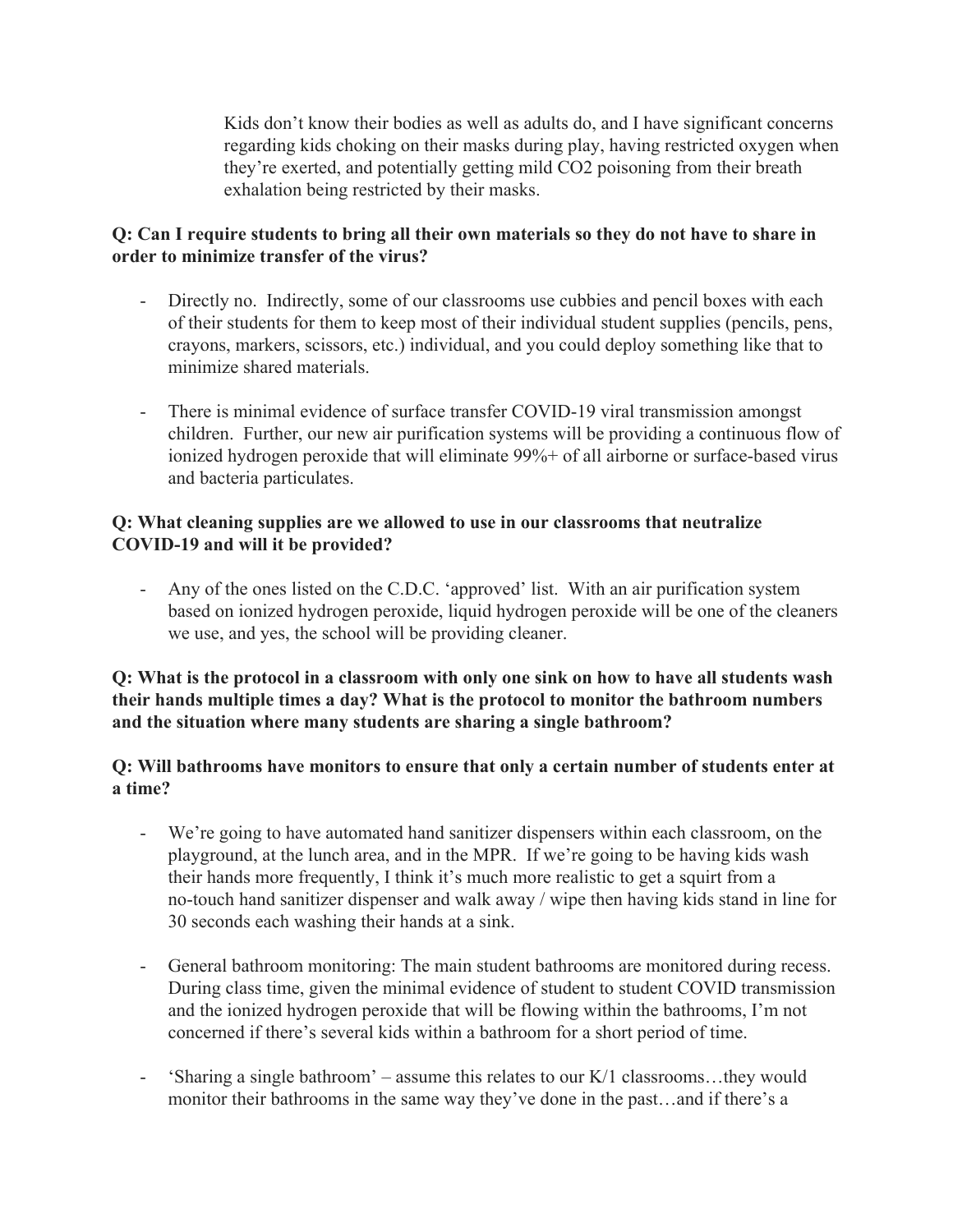student you don't trust that they've washed their hands (for all grade levels), have them get a squirt of hand sanitizer as they're returning to work.

# **Q: If we are being encouraged to have class outdoors, what happens in hot weather (Rocklin in August/September and even October) or in storms/rain/cold later in the year?**

- Teaching outdoors is one of the generic suggestions within the template I used for the initial plan. We already comfortably deploy outside of our classrooms for lesson areas, whether in the garden, picnic tables, blacktop, grass, etc.
- If it's hot/cold/rainy/etc. we teach within our classrooms.

# **Q: How are we supposed to teach PE?**

- Relatively normally.
	- o There is minimal evidence of child to child transmission of COVID-19.
	- o There is minimal evidence of COVID-19 transmission outdoors during exercise
	- o In terms of equipment use, we are going to have UVC devices available to sanitize recess and PE equipment daily.
	- o Kids will be sanitizing their hands before and after the activity to minimize particulate transmission to the equipment.
	- o If the activity is occurring in the MPR, the aerosolized hydrogen peroxide will be dispersing and sanitizing equipment simultaneously as well.

# **Q: If a staff member or student comes down with a fever will they be required to get tested for COVID-19 and provide the school with documentation of the results so that contact tracing can be done?**

- No. Per CDC guidelines, we can have students or staff stay home for at least 72 hours after the fever is broken as our plan specifies. Anyone on their own can go to their doctor, etc. for a COVID-19 test. All 'positive' tests are filtered through the County Health Doctor's Office. If someone within our school community tests positive for COVID-19, we're most likely going to find out via the County Health Office.

# **Q: If a student in our class tests positive, will we be told?**

- Yes, via the County Health Doctor's office, through which all COVID-19 contact tracing is administered.

# **Q: What will happen with students who are sent to the office with fevers or other COVID-19 symptoms?**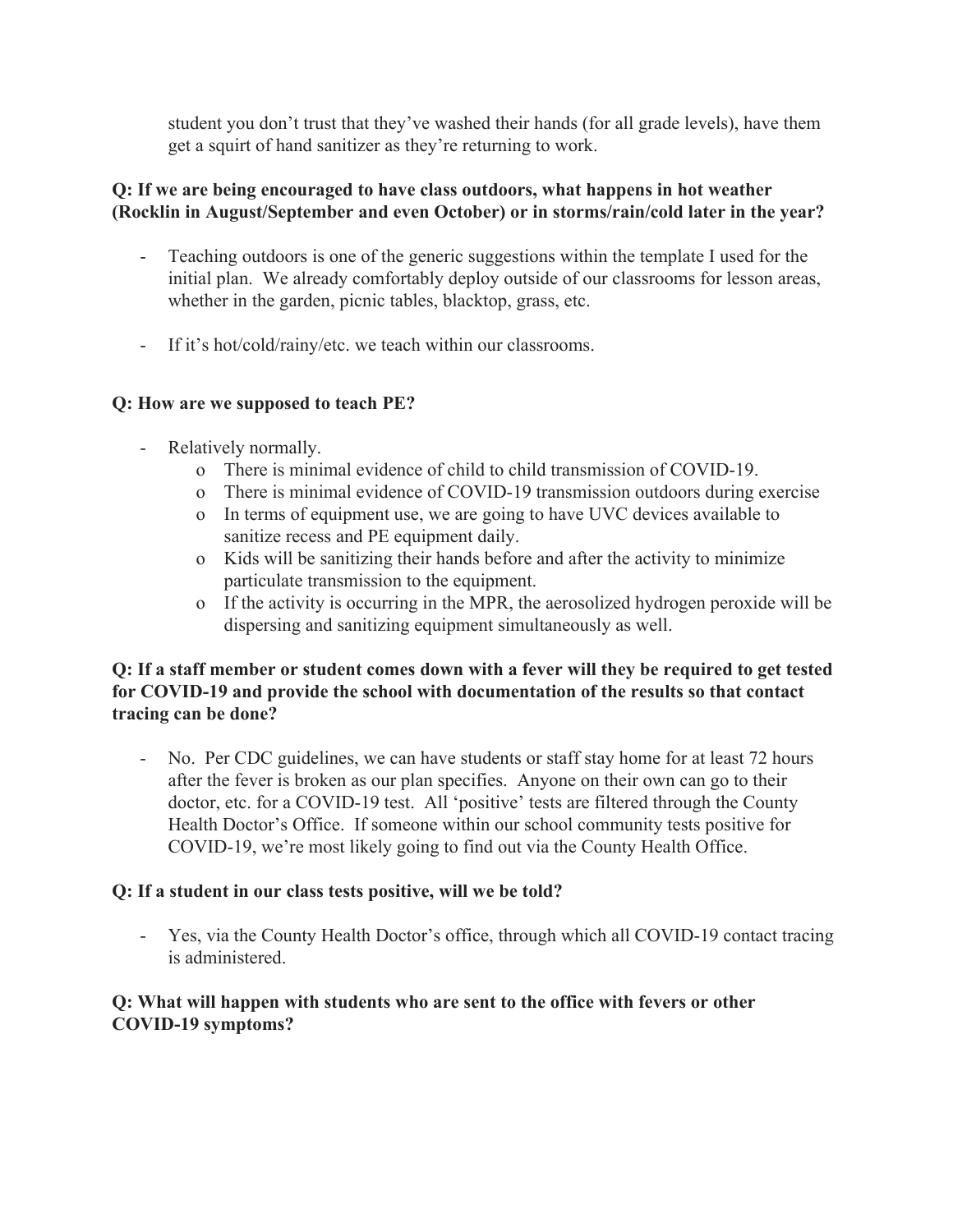- Per our plan, if we suspect a student may have COVID-19 (e.g., they have multiple symptoms and a verified fever in excess of 100.4), we'll isolate the student in the Conference Room with a mask on and have them picked up from school.

# **Q: If a student pretends to cough or sneeze on another student or on a staff member, how should this be handled on a disciplinary level?**

I think this depends on context and age of student. I also think we start with gentle education, balancing the mental health needs of the student, as we explain on age appropriate levels why we are having to take all of these precautionary measures. If after education we still have a student make a dumb choice, we get into traditional disciplinary measures depending on age of student. (e.g., recess removal, silent lunch, student response form, parent phone call, etc.).

# **Q: How will temperature checks be managed on the way into classrooms?**

- We've purchased digital no touch forehead thermometers for every classroom and Before/Aftercare that will take a temperature in a couple seconds. We should be able to get through everyone within a couple minutes. Honestly this is one I'm not sure about...we're in the process of purchasing a  $2<sup>nd</sup>$  thermometer for each K-8 classroom to further speed this up. Additionally, as far as I know we're the only school district in the county doing temp checks before students enter a classroom…everyone else is asking their parents to temp check their kids before arriving at school (we're asking this too…I was just looking to be extra cautious).

# **Q: How will independent studies work for students? How many parents are allowed to request this at a time? How are teachers supposed to fill all independent studies and teach in the classroom?**

- On a long-term basis, I don't believe teachers should be expected to teach their in-class students and manage long term distance learning. This is why we're bringing in Edgenuity for any families that choose long term independent study (aka 'distance learning, aka 'virtual academy learning'). Classroom teachers will not be responsible for any of the Edgenuity-based students (until they come back into the classroom and are part of the site-based program).
- On a short-term basis, the reopening plan gives the 'on the fence' parents an option of up to two 2-week Independent Study packets that would be managed by the teachers. Short term I.S. will be work only, no instruction (like normal I.S.). After this interim option, parents will have to choose between being site-based or Edgenuity.
	- o I am expecting about 5% of families to choose I.S. and about 10-15% of our families to choose the Edgenuity option.

# **Q: Will there still be push-in from specialists? Will they push into multiple classrooms, potentially spreading the virus across the school?**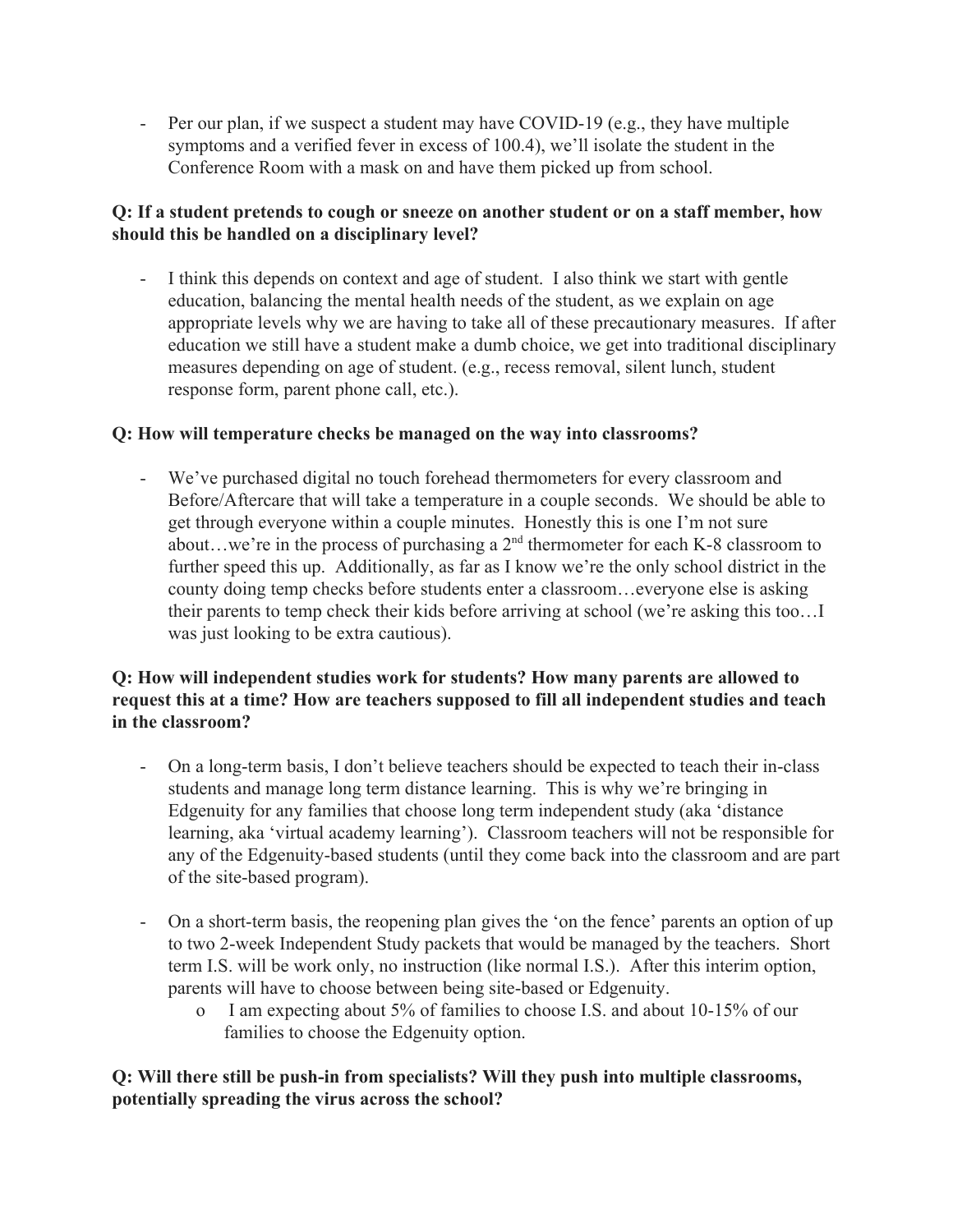- Yes, there will still be push-in. Again, this is all about mitigating risks – we can't eliminate all of them. I will be interacting with all grade levels; our lunch staff is also going to interact with all grade levels; before/aftercare staff will interact with all grade levels, etc.

## **Q: Will the AC units be more regulated so that students and staff wearing masks can be in rooms at regulated and decent temperatures?**

With the new air purification and filtration systems installed for COVID-19 mitigation, we're going to have our HVAC Contractor put all of the HVAC units on a set operational schedule of 7a – 4p every day (6a-6p for B/Aftercare) within a designated temperature range (74 degrees +/- 4 degrees). He will also be programming them to continuously run even when they've reached temperature, mixing in the recommended percentage of outdoor air to recirculated air, and adjusting the pressurization settings for optimal COVID-19 mitigation.

# **Q: How will events like Back to School Night and parent-teacher conferences be handled?**

- BSN: At this point, no idea. If I had to decide today, it would be staggered days and staggered start times using the MPR…something like:
	- o Friday before school starts: A Zoom-based meeting with me and the Edgenuity families
	- o Monday (day before school starts): K/1 class 6-7p, K/1 class 7-8p
		- Since K's will be where most of our 'new' kids are, it makes sense to talk to them before school starts…suspect I would personally do a limited 'Parent Info. Night' with each class as well)
	- o Tuesday: 2/3 classes (same times)
	- o Wednesday: 4/5 classes (same times)
	- o Thursday: 6/8 classes (same times)
- P-T Conferences:
	- o Pretty much as we had planned to do the Spring 2020 P-T conferences before the physical school shutdown…it's not hard to maintain 6' distancing between adults within a classroom.

### **Q: Physical Distancing within the classrooms**

- o There is minimal evidence of student to student or student to adult COVID-19 transmission; there is evidence of adult to adult and adult to child transmission. I believe our realistic focus should be on:
	- Maintaining distance between adults on campus; and
	- Maintaining distance between teachers and students
		- Keep student work areas at least 6' away from teachers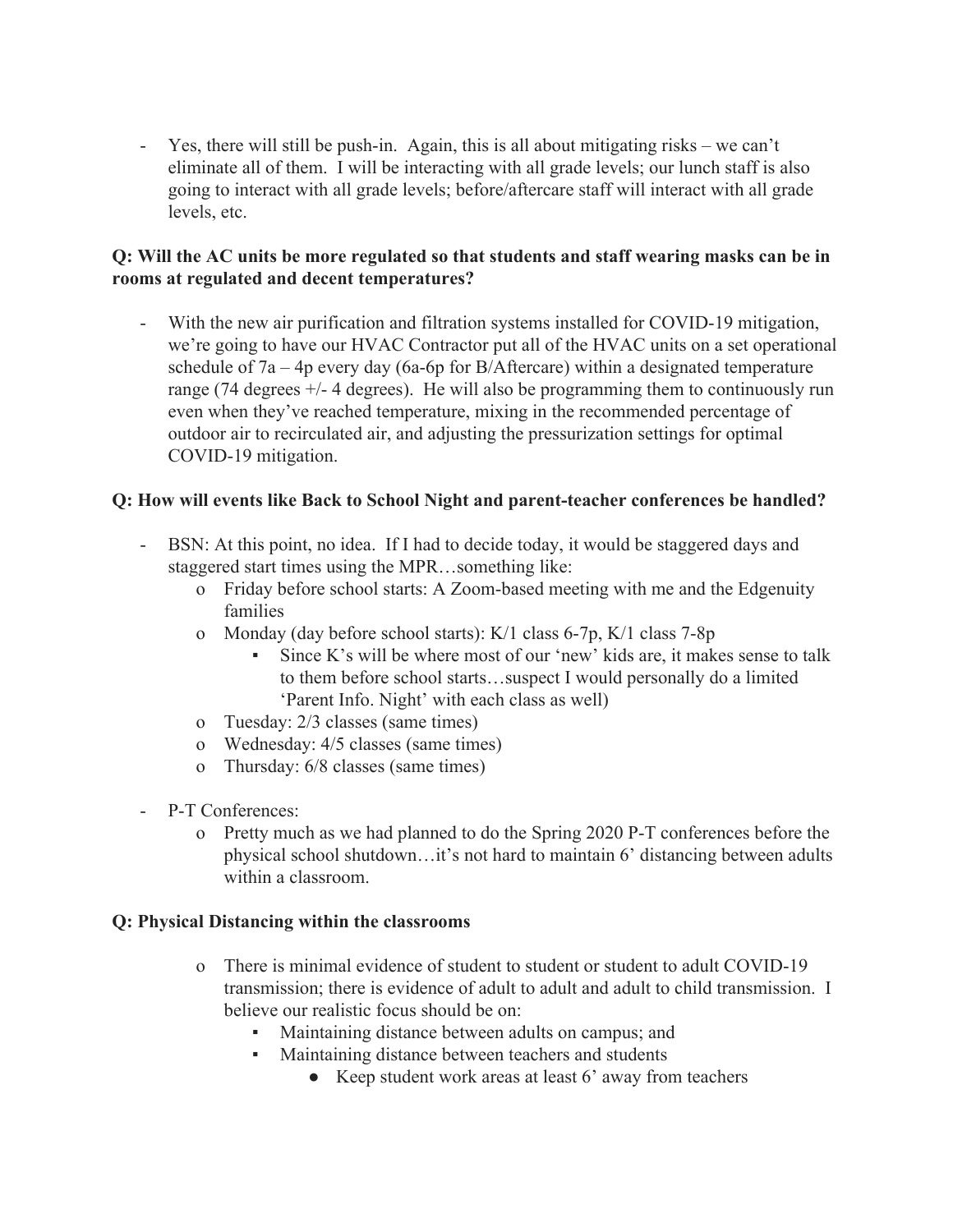- Have teachers at least 6' away from students during large group lessons
- o The 6' spacing recommendation is based on sneeze radius our new air purification systems reduce the sneeze radius to 3'
- o Regardless of our Air Purification system, a majority of countries world wide adopted a '1 meter' physical distancing protocol off of the W.H.O.'s original recommendation (France & Great Britain are two examples of '1 meter' countries). Likewise, in their guidelines American Academy of Pediatrics stated that within a school setting 3' distancing gets you the benefits of 6').
- o Thus, I'm looking for student work areas to be 3' where no physical barriers\* are in use. This will not be hard in our  $2<sup>nd</sup> - 8<sup>th</sup>$  grade classrooms.
	- Context: Our student desks are about 22" wide; assume the student's nose is at the middle of the desk; 14" spacing between desks gets you 3' between students
- o 'physical barriers': we will also have several options available to deploy here if we want to get closer than 3' or be extra cautious, including:
	- Cardboard study carrels with an 'open window' front that we will either put clear laminate on (like Bowman), or most likely an 18" plexiglass sheet (picture of study carrel here). These will be available for our desks, rectangular tables, for kids working on the floor, etc., within all of our K-8 classrooms:



Plexiglass crosses for our circle tables K-8 (something pretty close to this picture):